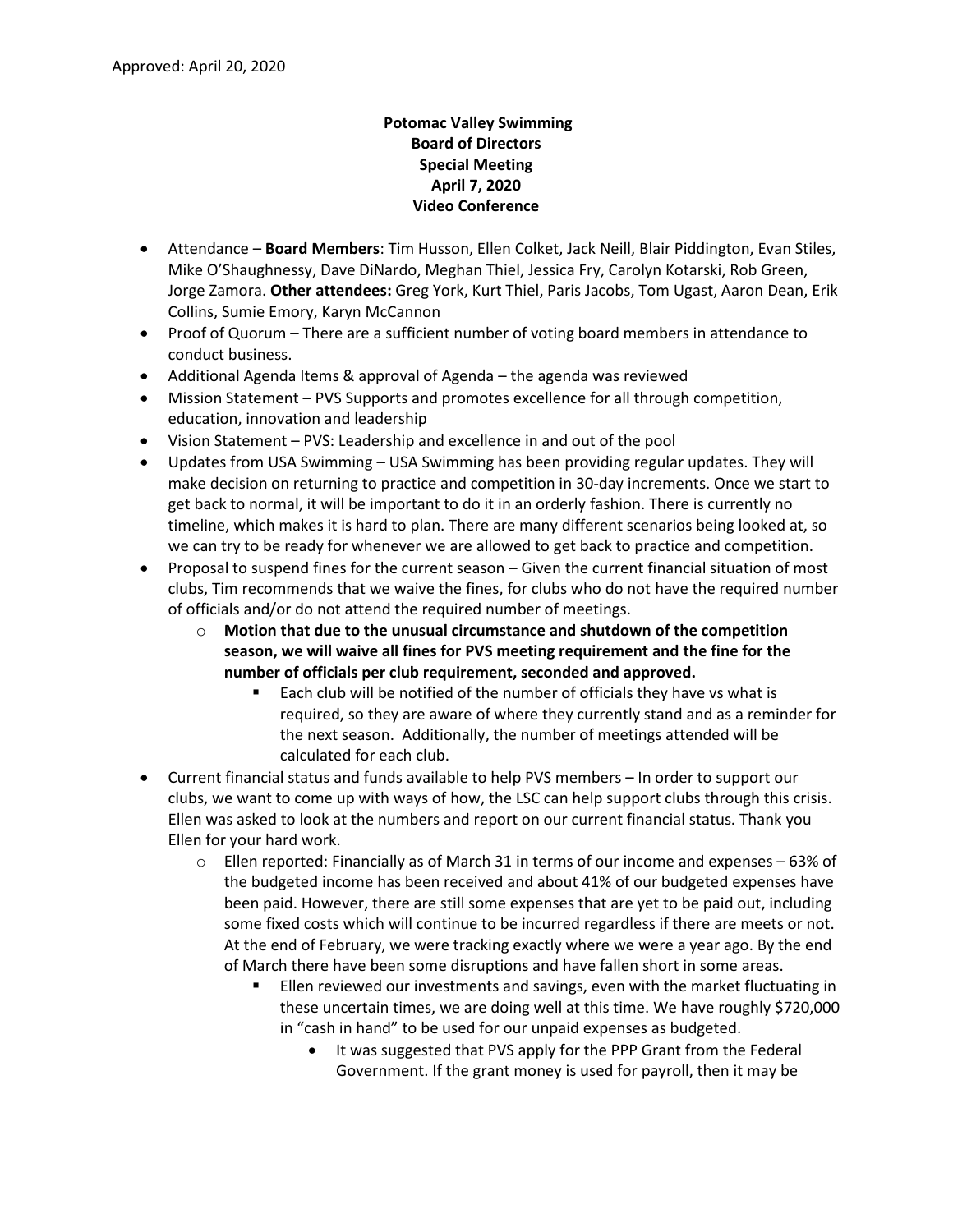forgiven. Employees and contractors can be included. Paris and Tom have offered to help with the paperwork.

- Once all numbers were reviewed Ellen feels that PVS can afford about \$210,000 in relief to our clubs. Several board members have talked to numerous other LSC's to see what they are doing for their clubs. It is agreed that whatever we decide to do, we should keep it simple. For grants there are legal requirements per state, so we need to make sure we are in compliance.
- Ideas for helping PVS clubs:
	- o Ellen recommends that each club receive 50% of the paid PVS portion of the membership fee for each athlete (\$14 per premium members and \$5 per FLEX members). This totals approximately \$165,000. In addition, we can offer a \$1000 grant to each club. Clubs would need to apply for the grant and fulfil some pre-determined requirements.
		- Ellen estimates this relief expenditure would total approximately \$210,000, anticipating that not all clubs would apply for the grant.
	- o Paris Jacobs offered some comments
		- We need to keep in mind that without clubs there are no LSC's. It is important to the LSC to keep the clubs functioning. There are quite a few LSCs that are making the requirements that are too complicated and not offering enough of a value to clubs.
		- Each club should have to demonstrate a need. For example, they should have to show they have applied for PPE (or emergency for disaster relief) doesn't matter if they are approved, but they should apply. There are clubs that are run by county government entities and might have different needs. It was noted that YMCA clubs are not allowed contact with their swimmers or coaches at all.
		- **■** USA S has people helping the clubs to figure out how to get the money from the banks.
		- Greg York would like to find a way to incorporate Safe Sport Recognition as a part of the requirement for the Grant program. It would help the LSC and the clubs.
		- We will not have a need for travel funds this year for 2020, but the 2021 budget will need to be adjusted to include Olympic Trial Travel. Also what is not spent this year, could be used to help offset some of next year to reduce those costs – which will help keep the perception that we are trying to help our families in the next year.
	- o The coaches in attendance were asked what would be helpful to them.
		- Aaron Dean (OCCS) Looking for ways to continue to connect with swimmers and keep them connected, create value and will try to give them credits back if they can. So any help from the LSC would be appreciated
		- Erik Collins (SNOW) Is concerned that it is the 2-3 day/week swimmers that they will lose in the next season. They are unsure how things will look come summer.
		- Paris (MACH) –They are looking for ways to create value. She feels the 10 & U age group will be the hardest group to keep, as they are the most difficult to keep engaged during the time. Nationally they are the biggest challenge to maintain and concerned that building base is going to be challenge going forward.